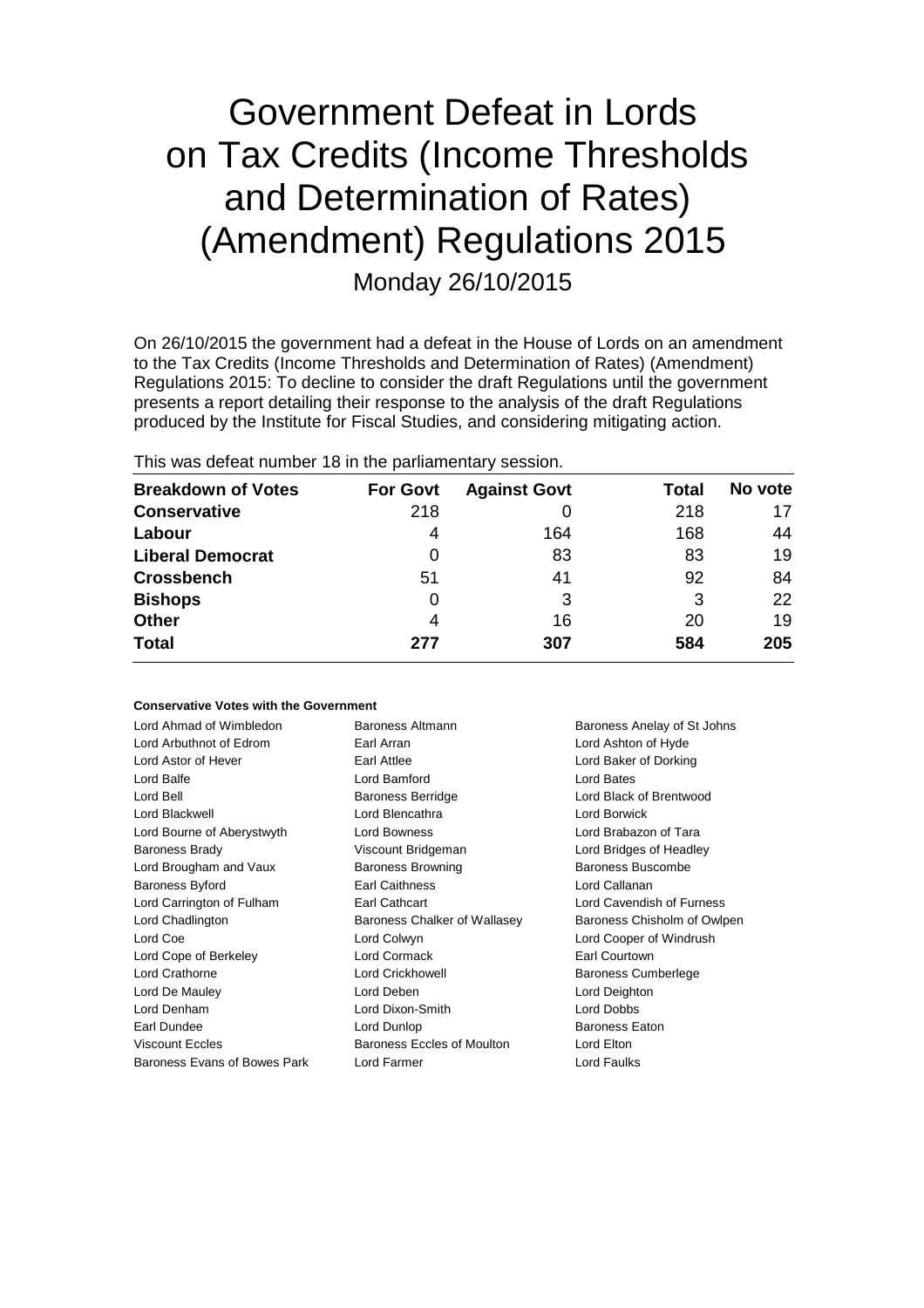Lord Young of Graffham Viscount Younger of Leckie

Lord Feldman of Elstree Lord Fellowes of West Stafford Lord Fink Lord Finkelstein **Lord Flight** Baroness Fookes Lord Forsyth of Drumlean Lord Fowler Lord Framlingham Lord Freeman Lord Freud Lord Gardiner of Kimble Baroness Gardner of Parkes Lord Garel-Jones Controller Lord Geddes Lord Gilbert of Panteg Lord Glenarthur Lord Glendonbrook Lord Glentoran **Lord Gold** Baroness Goldie Lord Goodlad Viscount Goschen Lord Grade of Yarmouth Lord Green of Hurstpierpoint Lord Griffiths of Fforestfach Lord Hamilton of Epsom Lord Harris of Peckham **Lord Hayward** Baroness Helic Lord Henley **Lord Heseltine Lord Heseltine Baroness Heyhoe Flint** Lord Higgins Lord Hodgson of Astley Abbotts Baroness Hodgson of Abinger Lord Holmes of Richmond Baroness Hooper Lord Horam Lord Howard of Rising Lord Howard of Lympne Earl Howe Lord Howell of Guildford Lord Hunt of Wirral Lord Inglewood Lord James of Blackheath Baroness Jenkin of Kennington Lord Jopling Lord Keen of Elie Lord King of Bridgwater Lord Kirkham Baroness Knight of Collingtree Lord Lamont of Lerwick Lord Lang of Monkton Lord Lansley Lord Lawson of Blaby Lord Leach of Fairford Lord Leigh of Hurley **Lord Lexden** Lord Lexden **Earl Lindsay** Lord Lingfield **Earl Liverpool** Earl Liverpool **Lord Livingston of Parkhead** Lord Lloyd-Webber **Marquess of Lothian** Lord Lucas Lord Lyell Lord Macfarlane of Bearsden Lord MacGregor of Pulham Market Lord Mackay of Clashfern Lord Magan of Castletown Lord Maginnis of Drumglass Lord Mancroft Lord Marland Lord Marlesford Lord Maude of Horsham Lord Mawhinney Lord McColl of Dulwich Baroness Mobarik Baroness Mone Duke of Montrose Lord Moore of Lower Marsh Baroness Morris of Bolton Lord Moynihan Lord Naseby **Lord Nash Baroness Neville-Jones** Lord Nash Baroness Neville-Jones Baroness Neville-Rolfe **Baroness Newlove** Baroness Newlove **Baroness Noakes** Lord Northbrook Lord Norton of Louth Lord O'Shaughnessy Baroness O'Cathain **Lord O'Neill of Gatley** Baroness Oppenheim-Barnes Lord Palumbo **Lord Patten of Barnes** Baroness Perry of Southwark Lord Plumb Lord Polak Lord Popat Lord Prior of Brampton **Baroness Rawlings Lord Renfrew of Kaimsthorn** Lord Ribeiro Viscount Ridley Lord Risby Lord Rose of Monewden Lord Rotherwick Lord Ryder of Wensum Lord Saatchi Lord Sanderson of Bowden Lord Sassoon Baroness Seccombe **Earl Selborne Earl Selborne Lord Selkirk of Douglas** Lord Selsdon **Baroness Shackleton of Belgravia** Baroness Sharples Lord Sheikh **Baroness Shephard of Northwold** Lord Sherbourne of Didsbury Baroness Shields **Earl Shrewsbury** Earl Shrewsbury **Lord Skelmersdale** Lord Smith of Hindhead **Lord Spicer Lord Stedman-Scott Baroness Stedman-Scott** Lord Sterling of Plaistow **Lord Stewartby Baroness Stowell of Beeston** Lord Strathclyde **Baroness Stroud Baroness Stroud** Lord Suri Lord Swinfen Lord Taylor of Holbeach Lord Tebbit Lord Trefgarne Viscount Trenchard Lord Trimble Lord True Baroness Trumpington Viscount Ullswater Baroness Verma Lord Vinson Lord Wakeham Lord Wasserman Lord Wei Duke of Wellington Lord Whitby Baroness Wilcox Baroness Williams of Trafford Lord Wolfson of Sunningdale Lord Wolfson of Aspley Guise Lord Young of Cookham

**Conservative Votes against the Government**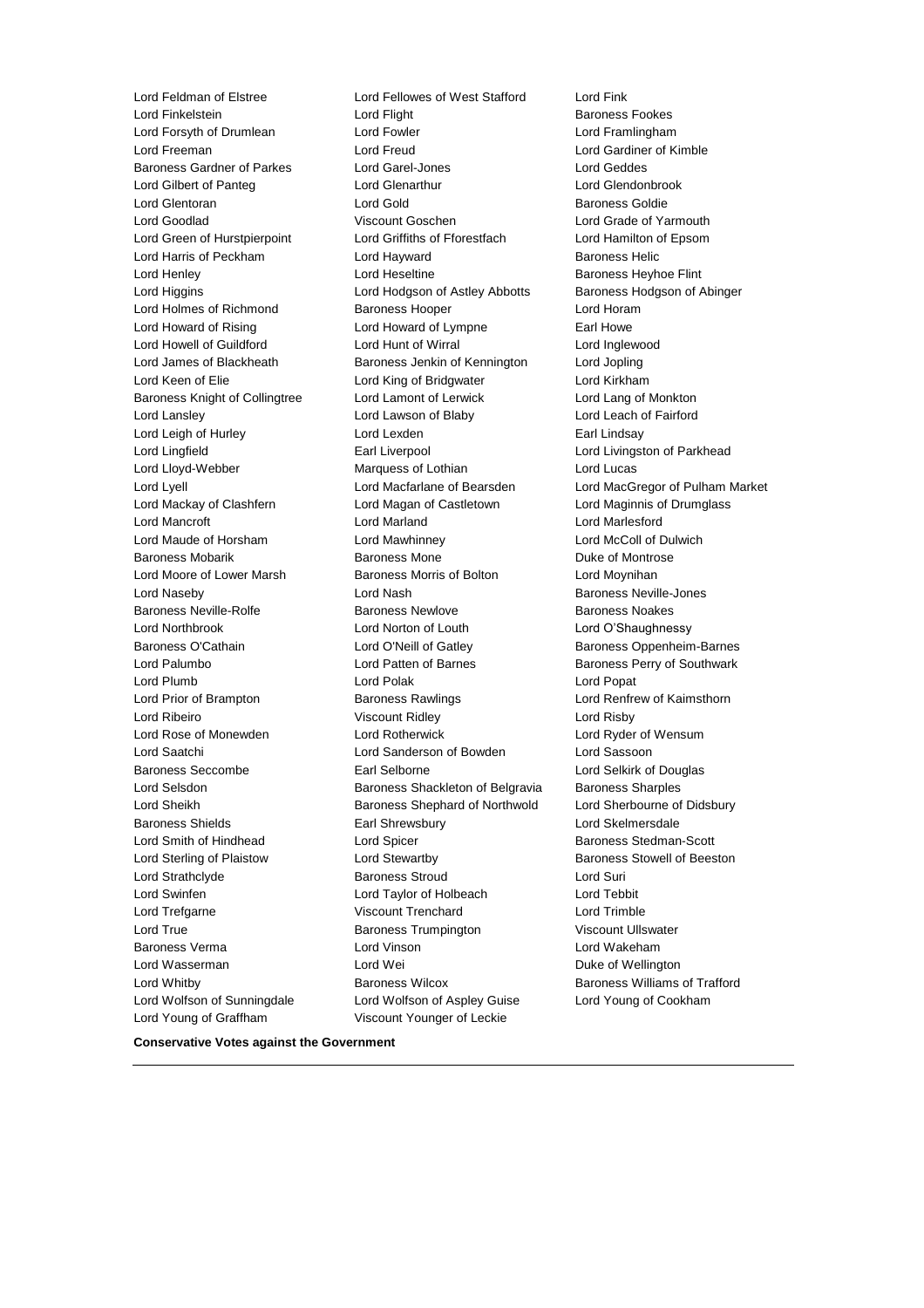## **Labour Votes with the Government**

Lord Williams of Elvel

Lord Robertson of Port Ellen Lord Rooker

### **Labour Votes against the Government**

Baroness Andrews Baroness Armstrong of Hill Top Lord Bach Baroness Bakewell Lord Bassam of Brighton Lord Berkeley Baroness Billingham Baroness Blackstone Baroness Blood Lord Blunkett Lord Bradley Lord Bragg Lord Brennan Lord Brooke of Alverthorpe Lord Brookman Lord Campbell-Savours Lord Carter of Coles Lord Cashman Viscount Chandos Lord Christopher Lord Clark of Windermere Lord Clarke of Hampstead Lord Clinton-Davis Lord Collins of Highbury Baroness Corston Baroness Crawley Lord Cunningham of Felling Lord Davies of Stamford Lord Davies of Oldham Lord Davies of Abersoch Lord Desai **Baroness Donaghy** Baroness Donaghy Baroness Drake Lord Dubs Lord Evans of Temple Guiting Lord Evans of Watford Lord Falconer of Thoroton Baroness Farrington of Ribbleton Lord Faulkner of Worcester Lord Foster of Bishop Auckland Lord Foulkes of Cumnock Baroness Gale Baroness Gibson of Market Rasen Lord Glasman Baroness Golding Baroness Golding Lord Gordon of Strathblane Baroness Gould of Potternewton Lord Grantchester Lord Grocott Viscount Hanworth Lord Harris of Haringey Lord Harrison Lord Hart of Chilton Lord Haskel Lord Haworth **Baroness Hayter of Kentish Town** Baroness Healy of Primrose Hill Baroness Henig Baroness Hilton of Eggardon Lord Hollick Baroness Hollis of Heigham Lord Howarth of Newport Baroness Howells of St Davids Lord Howie of Troon **Lord Hoyle Lord Hoyle Baroness Hughes of Stretford** Lord Hughes of Woodside Lord Hunt of Kings Heath Lord Hutton of Furness Baroness Jay of Paddington **Lord Jones Example 2** Baroness Jones of Whitchurch Lord Jordan Lord Judd Lord Kennedy of Southwark Baroness Kennedy of The Shaws Baroness Kennedy of Cradley Baroness King of Bow Lord Kinnock Baroness Kinnock of Holyhead Lord Kirkhill Lord Knight of Weymouth Baroness Lawrence of Clarendon Lord Layard Lord Lea of Crondall **Lord Lennie** Lord Levy Baroness Liddell of Coatdyke Lord Liddle Lord Linesey Baroness Lister of Burtersett Lord Lympne Lord Macdonald of Tradeston Lord MacKenzie of Culkein Baroness Mallalieu Lord Mandelson Baroness Massey of Darwen Lord Maxton Lord McAvoy Lord McConnell of Glenscorrodale Baroness McDonagh Lord McFall of Alcluith Baroness McIntosh of Hudnall Lord Mendelsohn Lord Mitchell Lord Monks Baroness Morgan of Huyton Lord Morgan Baroness Morgan of Ely **Baroness Morris of Yardley** Lord Morris of Handsworth Baroness Nye Lord O'Neill of Clackmannan Lord Parekh Lord Patel of Blackburn **Lord Pendry Baroness Pitkeathley** Lord Plant of Highfield Lord Prescott Baroness Prosser Baroness Quin **Baroness Quin** Lord Radice **Baroness Ramsay of Cartvale** Lord Rea Baroness Rebuck Lord Richard Lord Rosser **Lord Rowlands Baroness Royall of Blaisdon** Lord Sawyer **Baroness Sherlock** Viscount Simon Baroness Smith of Basildon Baroness Smith of Gilmorehill Lord Smith of Leigh Lord Snape Lord Soley Lord Stevenson of Balmacara Lord Stone of Blackheath Baroness Symons of Vernham Dean Lord Taylor of Blackburn Baroness Taylor of Bolton Baroness Thornton Lord Tomlinson Lord Touhig **Lord Triesman** Lord Triesman **Lord Tunnicliffe** Lord Turnberg **Baroness Wall of New Barnet Lord Warner** Cord Warner Baroness Warwick of Undercliffe Lord Watson of Invergowrie Baroness Wheeler

Baroness Adams of Craigielea Lord Allen of Kensington Lord Anderson of Swansea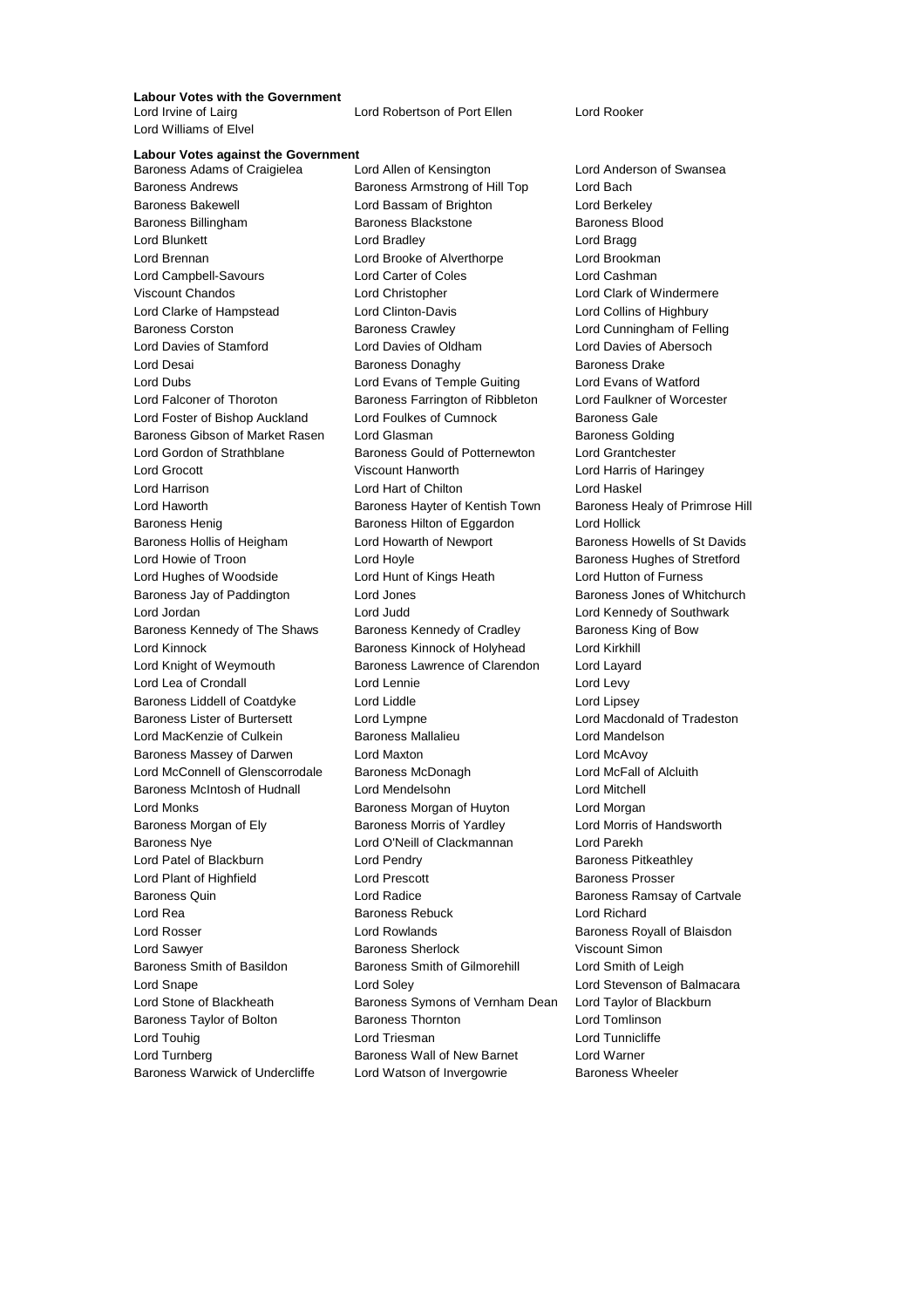Baroness Whitaker Lord Whitty Lord Wills Lord Woolmer of Leeds<br>
Lord Young of Norwood Green<br>
Lord Young of Norwood Green

#### **Liberal Democrat Votes with the Government**

#### **Liberal Democrat Votes against the Government**

| Lord Addington                                | Lord Ashdown of Norton-sub-Hamdon Lord Avebury |                                    |
|-----------------------------------------------|------------------------------------------------|------------------------------------|
| Baroness Bakewell of Hardington<br>Mandeville | <b>Baroness Barker</b>                         | <b>Baroness Benjamin</b>           |
| Baroness Bonham-Carter of Yarnbury            | Lord Bradshaw                                  | Lord Clement-Jones                 |
| <b>Lord Cotter</b>                            | Lord Dholakia                                  | <b>Baroness Doocey</b>             |
| Baroness Falkner of Margravine                | Lord Fearn                                     | Lord Fox                           |
| Baroness Garden of Frognal                    | Lord German                                    | Earl Glasgow                       |
| Lord Goddard of Stockport                     | Lord Greaves                                   | <b>Baroness Grender</b>            |
| <b>Baroness Hamwee</b>                        | Baroness Harris of Richmond                    | <b>Baroness Humphreys</b>          |
| Lord Hussain                                  | Baroness Hussein-Ece                           | Baroness Janke                     |
| <b>Baroness Jolly</b>                         | Lord Jones of Cheltenham                       | Lord Kirkwood of Kirkhope          |
| <b>Baroness Kramer</b>                        | Lord Lee of Trafford                           | Lord Loomba                        |
| <b>Baroness Ludford</b>                       | Lord Macdonald of River Glaven                 | Lord Maclennan of Rogart           |
| Baroness Maddock                              | Baroness Manzoor                               | Lord Marks of Henley-on-Thames     |
| Lord McNally                                  | Baroness Miller of Chilthorne Domer            | Lord Newby                         |
| <b>Baroness Northover</b>                     | Earl Oxford and Asquith                        | Lord Paddick                       |
| Lord Palmer of Childs Hill                    | <b>Baroness Parminter</b>                      | <b>Baroness Pinnock</b>            |
| Lord Purvis of Tweed                          | Baroness Randerson                             | Lord Razzall                       |
| Lord Redesdale                                | Lord Rennard                                   | Lord Roberts of Llandudno          |
| Lord Rodgers of Quarry Bank                   | Baroness Scott of Needham Market               | Lord Scriven                       |
| Lord Sharkey                                  | Baroness Sharp of Guildford                    | Baroness Sheehan                   |
| Lord Shutt of Greetland                       | Baroness Smith of Newnham                      | Lord Smith of Clifton              |
| Lord Steel of Aikwood                         | Lord Stephen                                   | Lord Stoneham of Droxford          |
| <b>Lord Storey</b>                            | Lord Strasburger                               | <b>Baroness Suttie</b>             |
| Lord Taverne                                  | Lord Teverson                                  | Lord Thomas of Gresford            |
| Baroness Thomas of Winchester                 | Lord Tope                                      | Baroness Tyler of Enfield          |
| Lord Tyler                                    | Lord Verjee                                    | Lord Wallace of Saltaire           |
| <b>Baroness Walmsley</b>                      | Lord Watson of Richmond                        | <b>Baroness Williams of Crosby</b> |
| Lord Willis of Knaresborough                  | Lord Wrigglesworth                             |                                    |

### **Crossbench Votes with the Government**

Lord Bew Lord Birt Lord Boyce Lord Brown of Eaton-under-Heywood Lord Burns Lord Butler of Brockwell Baroness Butler-Sloss **Lord Carswell** Lord Carswell Viscount Colville of Culross Lord Condon Lord Craig of Radley Lord Dannatt Baroness Deech **Earl Erroll** Earl Erroll Lord Evans of Weardale Lord Green of Deddington Lord Greenway Lord Hameed Earl Hay of Kinnoull **Baroness Hogg Lord Hope of Craighead** Lord Hope of Craighead Baroness Howarth of Breckland Lord Janvrin **Lord Lord Lord Janvrin** Lord Jay of Ewelme Lord Judge **Lord Kakkar** Lord Kakkar **Lord Communist Lord Kilclooney** Lord Lawrence Trevethin and Oaksey Lord Luce Lord Connell Lord O'Donnell Lord Quirk Lord Rowe-Beddoe Lord Russell of Liverpool Lord Scott of Foscote Viscount Slim Duke of Somerset Lord St John of Bletso Lord Stevenson of Coddenham Lord Sutherland of Houndwood Lord Tanlaw Lord Thomas of Swynnerton Lord Thurlow Lord Turnbull Lord Walker of Aldringham Lord Wilson of Dinton

Lord Armstrong of Ilminster Lord Berkeley of Knighton Baroness Wolf of Dulwich Lord Woolf Lord Wright of Richmond